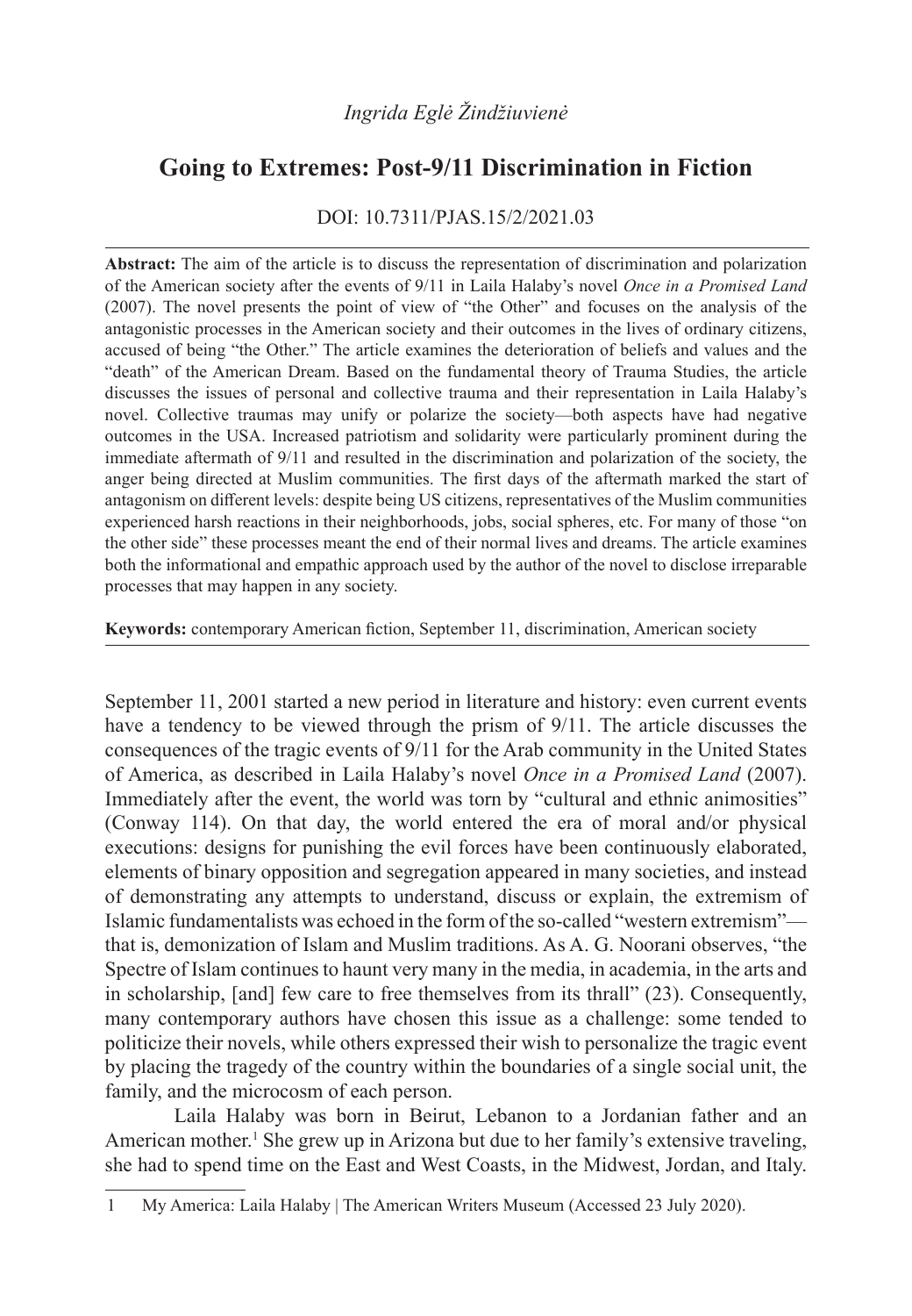Laila Halaby has written two novels, *West of the Jordan* (2003) and *Once in a Promised Land* (2007), and a collection of poems *My Name on His Tongue* (2012). She received the PEN/Beyond Margins Award for *West of the Jordan* (2003), and *Once in a Promised Land* appeared in the Barnes and Noble Discover Great New Authors selection. In addition to fiction and poetry, Laila Halaby also writes stories for children.<sup>2</sup>

Laila Halaby's novel *Once in a Promised Land* tells a story of Salwa and Jassim, a Jordanian immigrant couple in Tucson, Arizona. The traumatic experience of 9/11 does not leave Salwa and Jassim unaffected, and the couple directly experience the negative aspects of the changing attitudes towards Arabs in the United States of America. Moreover, both protagonists are affected by separate personal traumatic events, when Salwa loses her baby due to miscarriage and Jassim kills a boy in a car accident. These incidents result not only in the deteriorating relationship between the two, but also irrevocably change the protagonists' lives.

This article will begin with a discussion of significant processes in the American society during the aftermath period and an examination of the society's polarization. Attitudes to Muslims, instigated reactions against them and binary thinking are central issues in this discussion. Further, features of 9/11 literature will be briefly surveyed to ground the analysis of the aftermath period as described in Laila Halaby's novel.

### **The Ever-Lasting Trauma of the Country**

The trauma that the United States of America experienced on September 11, 2001 made a strong impact on the world community. Christopher Bigsby states that "America's primary response was bewilderment" (5). The tragic events of this day and a difficult aftermath period have altered almost all the spheres of life, making everyone divide their lives into before and after. The United States of America and the world entered the era of binary opposition: Us versus the Other. People wanted to find an immediate coherent explanation of the catastrophe, which, according to Jeremy Green, in literature resulted in the form of "tragic realism" (94). After the 9/11 attacks the US government and the President's administration established different agencies and organizations, the main purpose of which was to fight against terrorism. According to Neil Campbell and Alasdair Kean, the immediate aftermath period inspired the renewed mythological system and patriotism (32). However, often the ambiguity of political actions frightened the society, resulting in psychological instability and social disintegration. Political situation is directly related to social stability in the country. Frank Furedi states that people "continue to live in a culture concerned with a multitude of fears. Anxiety about terror competes with fear of crime, incivility, global warming and various other routine, ambient worries" (1). Before the September 11 attacks, Islam was an accepted religion as many others in the United States; however, during the aftermath period, Muslims were often treated as enemies, murderers and terrorists. This situation resulted in the seclusion of ethnic communities in many countries, especially Muslim communities. The American society was confused and bewildered—an obvious consequence of the lack of information. Despite the fact that the mass media contributed to the representation of the tragic events, the society

<sup>2</sup> Laila Halaby — Winner of the PEN/Beyond Margins Award (Accessed 23 July 2020).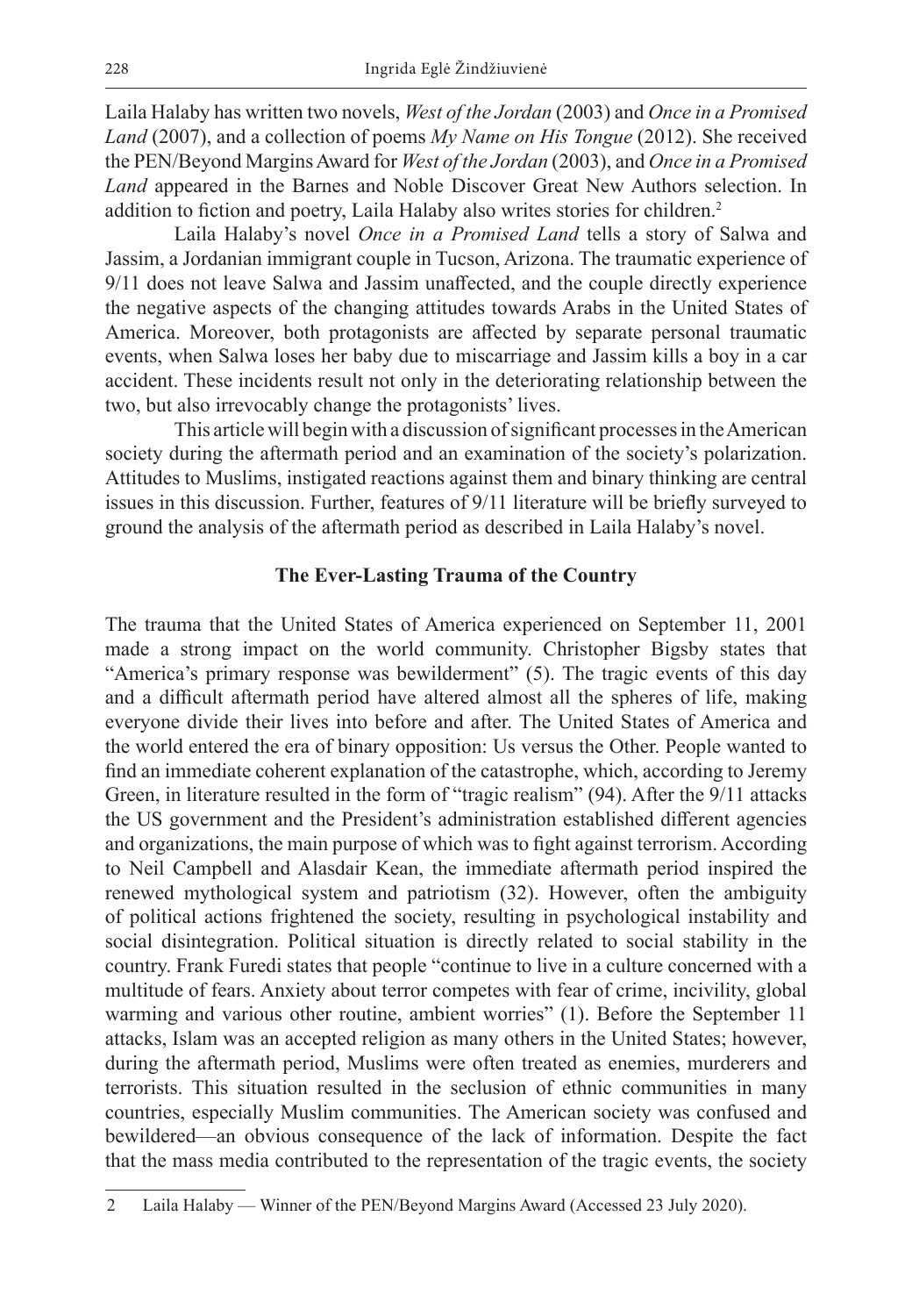could not comprehend the scope and consequences of the catastrophe. The trauma of the country has become the trauma of the whole world, becoming the ever-lasting stigmatic phenomenon.

Immediately after the event the country stepped onto the devastating road of estrangement. As Akbar S. Ahmed states, many religious figures around President George W. Bush emphasized "the Christian nature of the USA… attacking Islam" and calling it "a very wicked and evil religion" (141-142). According to Ahmed, such hysterical attacks reinforced "already existing stereotypes of Muslims" because "to many Americans the religion of Islam simply meant terrorism or extremism" (142). Gradually, "Islam and Muslims became a matter of public discourse in America" (Elaasar 1). Thus, the world entered the dangerous period of Islamophobia and binary thinking. A term "Islamophobia" had existed in different societies for several decades; however, after the 9/11 attacks it resulted in various forms of stereotypes and prejudices. A. G. Noorani defines Islamophobia as a "dread or hatred of Islam and of Muslims, [which] is an ingredient of all sections of the media, and is prevalent in all sections of society" (41). Noorani describes it as "a malaise" of the contemporary times, pointing to dangers of fundamentalism, which "banishes reason from religion and compassion from faith" (65). As the country started quickly rolling down the road of "Islamophobia," "the sense of frustration that Muslims felt in seeing themselves portrayed negatively" increased (Ahmed 142-144). Such confrontation of the society members resulted in what Frank Furedi calls "a culture concerned with a multitude of fears" (1). Ahmed points out the fact that "this problem has become even more acute after September 11," continuing "to cause misunderstandings on both sides"; he raises a question of building mutual understanding between the West and Islam, explaining the necessity of "the intellectual discourse [which had been earlier] framed in the context of the 'war on terrorism'" (144). This is, probably, the main reason why some authors have chosen to explain the causes and outcomes of terrorism to the readers, helping them to recover from the tragedy, and, at the same time, aiding the audience in crossing the bridge between the two opposed camps. Such 9/11 narratives, in which Muslim portraiture is central, question the notion of the polarity between "Us" and "Them" as a construct by denouncing clichés and cultural taboos, which becomes a significant endeavor in consolidating the identity of the American society, including the Muslim-Americans' traumatic post-9/11 experiences. Laila Halaby's novel *Once in a Promised Land* explores the personal trauma and examines traumatic experience caused by discrimination and social marginality. In this way, the author represents the stand of many Muslim-Americans and their personal and collective trauma of discrimination during the aftermath period and later.

### **Main Features of Post-9/11 Literature**

In literature the post-9/11 period begins right after the September 11 events. This period is painful for the entire world because terrorism has become a world-wide problem. Emory Elliott rightly points out the fact that "American literature in the twenty-first century will be influenced by the events of that terrible day and by the ways that the United States government responded" (446). Many critics agree that after the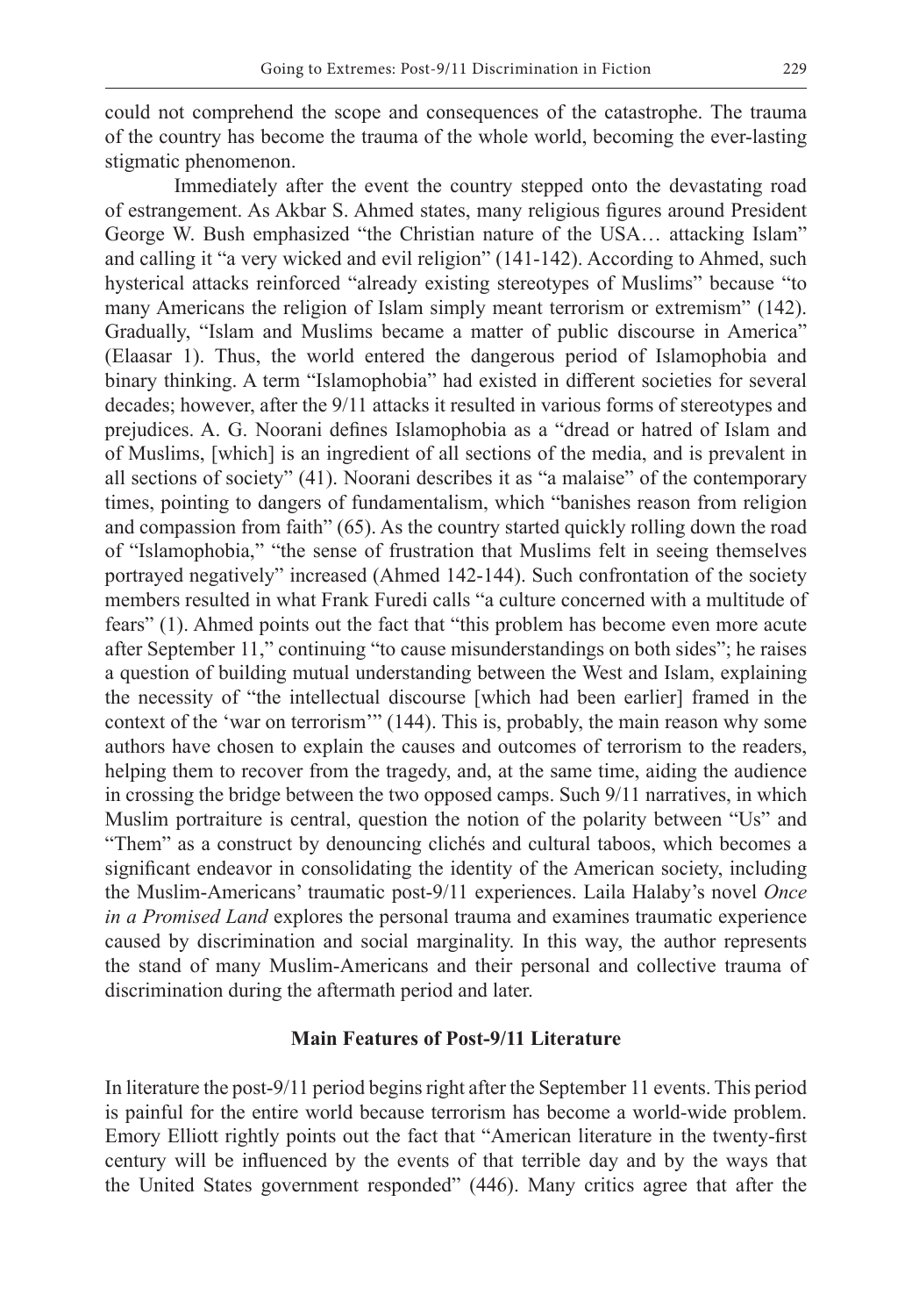9/11 events a new era of modern literature commenced. For example, in the article "Postmodernism and Islam: Where To After September 11," Akbar S. Ahmed notices that "ideas and practice of multicultural harmony, eclecticism and juxtapositions… were halted in their tracks on 11 September 2001" (140). The critic points out "the symbolism of the attack on the heart of the financial center of the Western world" and "the strike on the Pentagon, the heart of the military might of America," drawing a shocking conclusion: "postmodernism lay buried in the rubble on that fateful day" (140). Although the latter idea may be considered rather controversial, such an opinion may demonstrate the significance of the event. On the other hand, Ahmed's statement that "[i]n many important ways September the 11<sup>th</sup> was the day the new century began" (140) is true: the tragic event initiated many irreversible changes in the American society and culture. According to Catherine Morley, "the September 11 terrorist attacks engendered a new form of narrative realism, a form of realism born of a frustration with the limits of language as an affective and representative tool" (295). On the other hand, readers expect to read about how Americans identify themselves and how they understand "the Other."

Authors of 9/11 fiction seek to present the reality of post-9/11 America without embellishment, so that the reader is given a possibility of analyzing the causes of 9/11 attacks, comprehending the magnitude of the tragedy or even identifying with the victims. As Catherine Morley rightly points out, "writers integrate an emphasis on the visual image within their fictions thereby offering a heightened version of realism in order to accurately portray the realities of post 9/11 socio-cultural and personal landscapes" (293). Emphasizing the significance of personal surroundings, the authors discuss human consciousness, moral values and attitude towards life and death. People are not afraid of death but of obscurity that leads to it. Attitude to death is expressed through two different perspectives. The first is the death of innocent people, who had appeared in the wrong place and time. In this case, the authors focus on the emotional state of the victims' relatives, their thoughts and explanations, and "flashbulb memories" (Rader 1). The second aspect is the death of terrorists, their reasons for choosing such destiny and their contemplations and/or preparations for the act of terrorism. The destructive binary thinking is represented through different paradigms: "Life and Death," "Us and Them," and also "Then/Before and Now." Karine Ancellin observes that "[t]hese novels offer visions of the past which are alive and lingering, while the present remains difficult to settle into" and the future is still obscure (8).

One of the features of 9/11 literature is the writer's attempt to disclose a global conflict which arises from deepening social and cultural contrasts. Authors often try to reveal the distinction between two different cultures, between obedience and faith as opposed to American modernism and consumerism. A great number of novelists disclose the conflict between the American way of living and Islamic culture, religion, and jihad.

The theme of self-destruction often dominates in the 9/11 novels: confusion, felt in the society, is transferred into the novel. The main character is sad and disappointed in the society and its moral values. Often the protagonist is lonely, misunderstood, seeking to answer all their inner questions; s/he is different from the rest of society. Consequently, the inner conflict leads to self-destruction, which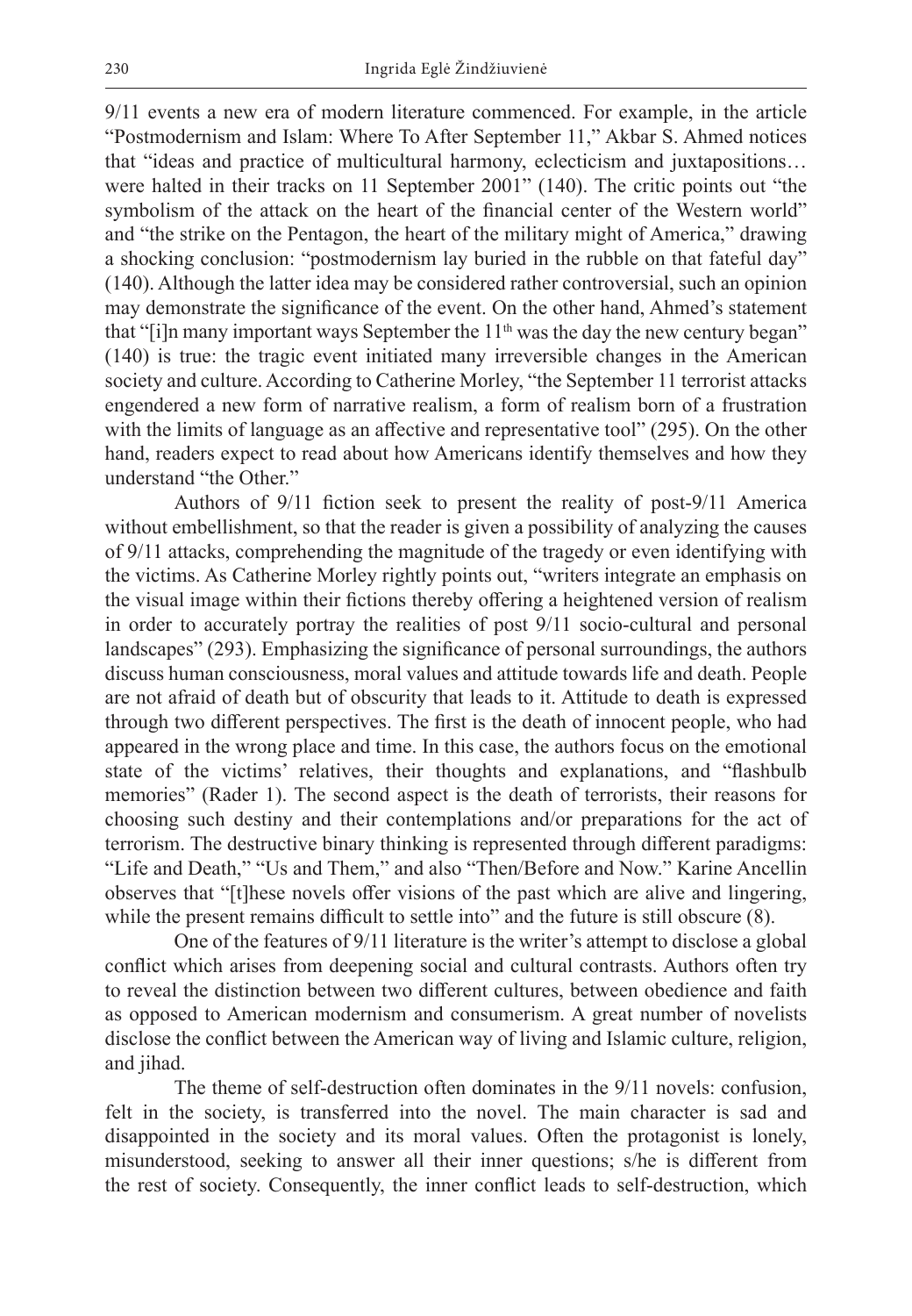happens in various forms and, finally, is represented in the overall tragedy. The main character (for example, the survivor) may be described not as a victim but as a real hero, who succeeded in living through or rescued others.

The 9/11 fiction often includes criticism of the consumerist society and the overpowering role of the mass media. The novelists discuss social inequality, the lack of morality and harsh real-life situations. Thus, the aim of a 9/11 novel is to reveal the tragedy not only of one character, but of any culture or phenomenon in general. The images of the falling Towers and then the absence of these buildings build up the imagination of the society and determine the possible attitudes to future events. The absence of the Twin Towers was replaced, as E. Ann Kaplan states, by "other images of burning people jumping out of the Towers, of firemen rushing to rescue people… of the huge cloud of smoke" (13). These images are depicted in the recollections of witnesses and the relatives of the victims who died during the attacks. Direct representations of the 9/11 attacks often appear in the novels; these representations echo TV reports and documentaries: for example, as Catherine Morley points out, "[m]any writers describe their impotence in terms of their being frozen in front of the television screen or, in the case of the New York writers, from some city vantage point" (295). The petrifaction watching the latest news is a frequent feature of 9/11 fiction.

The personalization of 9/11 events builds up a sense of truthfulness and reliability. Readers encounter narratives about losses and tragedies that are similar to their own. Alienation, doubts, disappointment or tense family relationships, antagonistic processes in the Muslim communities and society are all significant features of 9/11 literature. In 9/11 novels writers seek to reveal different types of family members: responsible, detached, wandering, asking, considering, unprepared for the challenges of the reality or questioning the altered circumstances. Family relationships are often stressful: family members lack communicative skills, feeling lonely and spiritually wounded.

The language and style of 9/11 novels may itself represent a particular feature: many writers have chosen the main character's point of view, so that "the language deals obliquely with 9/11 through the precise attention to the laws of grammar and language in a monologue.... Scrutinizing every verb tense and grammatical configuration, the narrator is preoccupied with life, death, existence" (Morley 300). The language in the 9/11 novel emphasizes the importance of each detail; it becomes a necessity to portray the tragic day and its aftermath as accurately as possible. The stylistic means contain a strikingly realistic aspect, allowing the readers to acknowledge the terrifying realistic paradigm of "Before" and "After."

## **The Aftermath: The Tragedy of Loss in Laila Halaby's Novel** *Once in a Promised Land*

The plot of the novel begins on September 11, 2001, the day when the terrorist attacks in New York City, Arlington, and Pennsylvania occur. Even though the personal traumas which the main characters, Salwa and Jassim, have to deal with are not directly caused by 9/11, Halaby constructs the plot in such a way that this event becomes the beginning of all their struggles and problems. 9/11 undoubtedly affects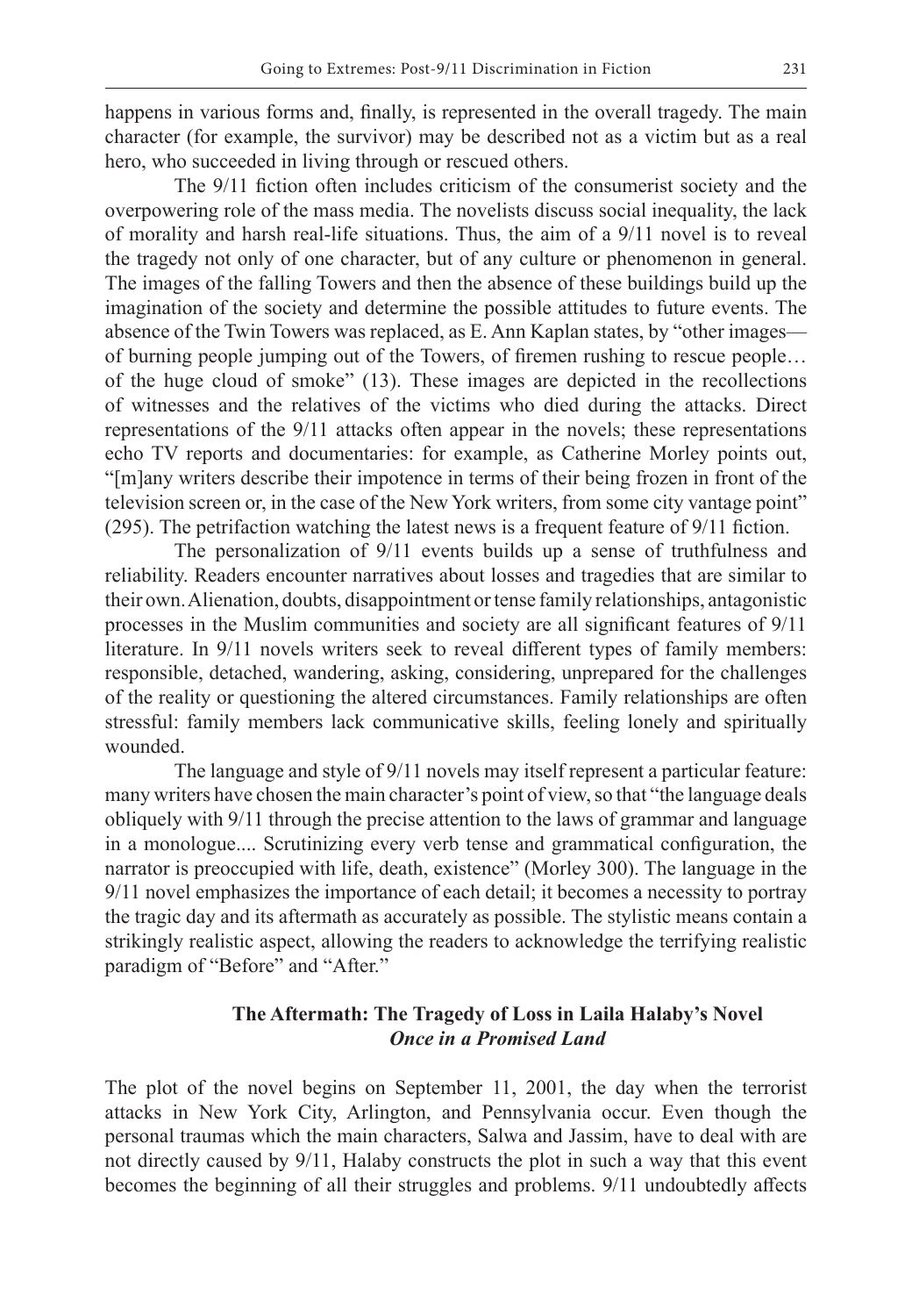Salwa and Jassim psychologically; moreover, they experience the consequences of the changing attitudes towards Arab and Muslim people in the American society. Thus, 9/11 becomes the turning point when the lives of both characters change significantly.

Before 9/11, the protagonists of the novel had led balanced and comfortable lives. During their nine years in the United States of America, Salwa and Jassim have been able to attain luxury, which is reflected in the house and other possessions they own. The house in the quiet and beautiful district, a "glinty Mercedes," and "leather shoes" indicate their wealthy and secure life. This shows that Salwa and Jassim have been accepted into the American society, managed to find well-paid jobs, and assimilated into the American way of life (Halaby 22-23). An almost idyllic picture of the family life suggests predictability and stability which are created by Jassim's status in the American society before 9/11. The tragic day marks the point when both of the protagonists start losing control of their lives. Already in the prologue of the novel titled "Before," Halaby emphasizes the significance of this event for Salwa and Jassim:

Our main characters are Salwa and Jassim. We really come to know them only after the World Trade Center buildings have been flattened by planes flown by Arabs, by Muslims. Salwa and Jassim are both Arabs. Both Muslims. But of course they have nothing to do with what happened to the World Trade Center. Nothing and everything. (Halaby VII-VIII)

The chosen title of the prologue, "Before," emphasizes the contrasted periods in the lives of the main characters. Discussing this contrast and its representation in fiction, Arthur G. Neal rightly notices that this "was a day when the world changed" and that the "distinction between 'before and after' became ingrained in the consciousness of Americans" (180). Similarly, Halaby implies that before 9/11, Salwa and Jassim were not exceptional; they were just like millions of other immigrants living in the United States of America. Moreover, the author also emphasizes the inevitability of Salwa and Jassim being blamed for what happened in New York City. Even though they both have no connection to the terrorists who are responsible for the 9/11 attacks, due to the fact that Salwa and Jassim are of the same ethnicity and religion, they cannot avoid the backlash and animosity which follows the event. 9/11 also signifies the end of calm and peaceful life for Salwa and Jassim. This is how Halaby constructs the beginning of the aftermath for Jassim: "Today, a day that changed everything, Jassim cleared his mind, forced away thoughts of work, of preoccupations, and relaxed for the last time for many years to come, letting his thoughts go where they wished" (Halaby 5). The statement proves that the day has had tragic outcomes for all the members of the American society, including Arab and Muslim communities. Before the attacks, Jassim and Salwa's life was secure and balanced, while immediately later on that day the life of the couple changes dramatically. Their peaceful environment and life in the American Dream suddenly deteriorate. Therefore, 9/11 serves as a turning point which starts a new period of struggles, and whose consequences will haunt the protagonists throughout the novel.

Halaby depicts the American society's initial reactions to 9/11, using both informational and empathic approaches as outlined by Laurie Vickroy (183-185). Alongside some information on the events, Halaby supplies the reader with subtle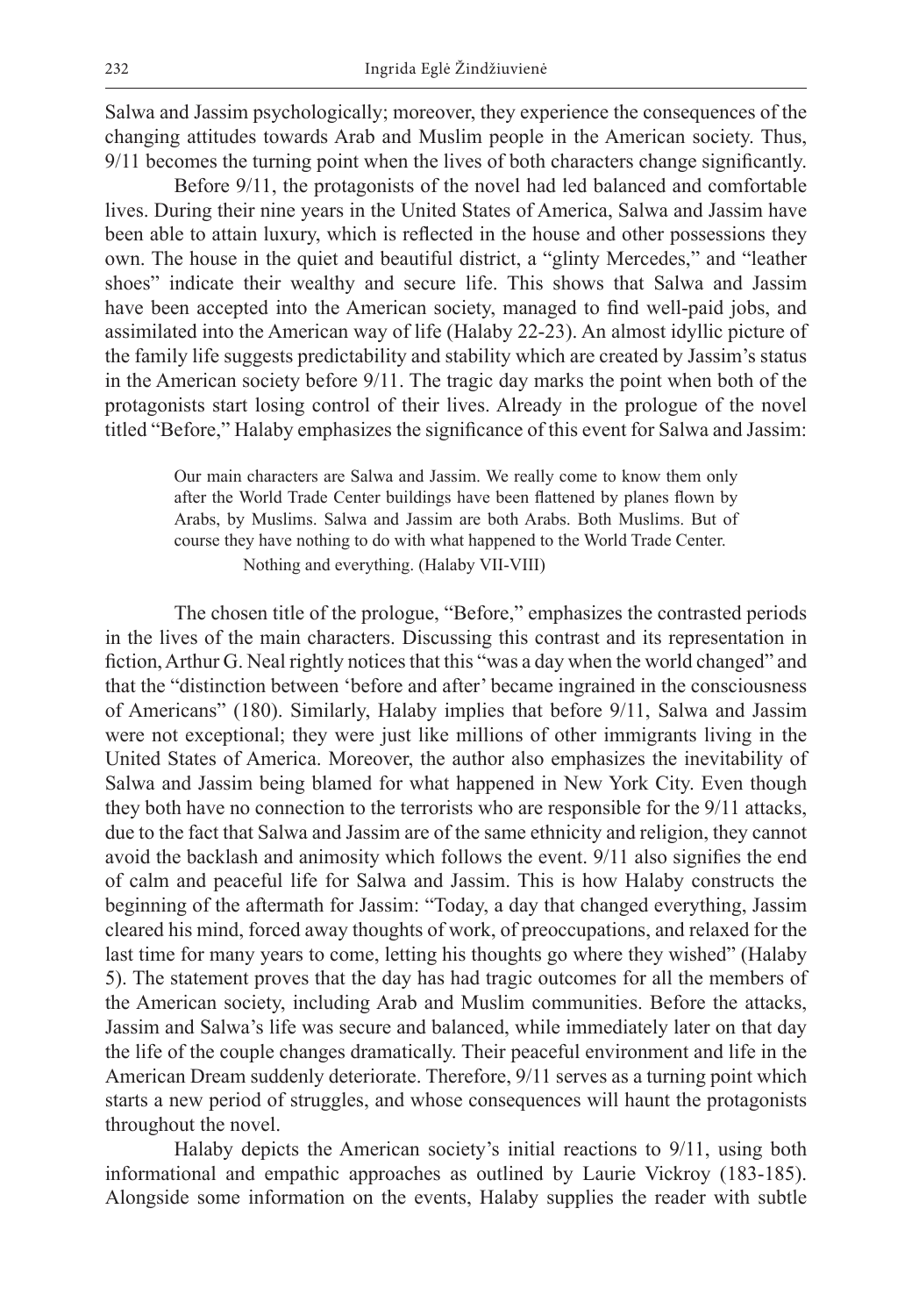interpretation and discussion of the outcomes, focusing on empathic discussion of the change of life of the protagonists. As Arthur G. Neal notices, the events caused panic and fear in the American society (180). In the novel the emotional reaction of American people makes a strong impact on the main character's feelings:

Today Jassim was glad to be alone, to unwind from a chaotic day of too many phone calls, one emergency staff meeting, one emergency consultation. Since Tuesday, [September 11] his usually predictable job had been the focus of panicked people anticipating bombs and poison in their water supply. Demanding fluidity in service. Pleading for security. (Halaby 24)

American people start feeling vulnerable, and this results in panic and overreaction. Furthermore, Jassim's job becomes unpredictable; the normal routine is disturbed by the terrified people anticipating more catastrophes. If previously no one had seen Jassim's work (he is a hydrologist, working in a company dealing with the supply of water) as potentially dangerous, after 9/11, people's panic results in their seeing threats everywhere; therefore, the fact that Jassim is an Arab only worsens the situation in his job. FBI starts an unsubstantiated investigation in search of domestic terrorists, a process which eventually results in Jassim's victimization. Therefore, the loss of his job marks a gradual downfall from the peak of the American Dream.

9/11 has not only resulted in panic and fear, but it has also dramatically increased the American society's hostility and animosity towards Arab and Muslim people. In the novel, both of the protagonists experience the changing attitudes towards their community. Just before the attacks, in the Fitness Bar, Jassim meets Jack Franks, a patriotic American who can be interpreted as the symbolic representation of the American society. During their conversation, Jack shares his experiences: "I went to Jordan once.... Followed my daughter there. She married a Jordanian. Not one like you, though. This one was from the sticks—or the sand, as the case was" (Halaby 6). It can be noticed that even before the 9/11 attacks, Jack considers native Jordanians to be inferior; thus, a certain degree of disdain can be felt in his words. However, it should be noted that Jack excludes Jassim from other Jordanians. Such an opinion signifies that Jassim is perceived as "better," and he is considered to be part of the more superior and advanced American society. Therefore, in the pre-9/11 period, Jassim is an accepted and respected person, and his ethnicity is not associated with danger or terrorism by ordinary American people.

The events of 9/11 change this prevailing neutral attitude, so that, gradually, Jassim and Salwa become excluded from the American society. A few days after the 9/11 attacks, Salwa and Jassim are shopping in the mall when two shop assistants call security because Jassim appears suspicious to them. In one of the girls' explanation, an obvious fear and even a shade of accusation can be felt:

"He just scared me." Salwa saw that her [the shop assistant's] eyes were enormous. "He just stood there and stared for a really long time, like he was high or something. And then I remembered all the stuff that's been going on." Here the girl stopped and looked at her [Salwa] as though she were checking to make sure her reference was understood.

The words slid into Salwa's understanding, narrowing and sharpening her anger.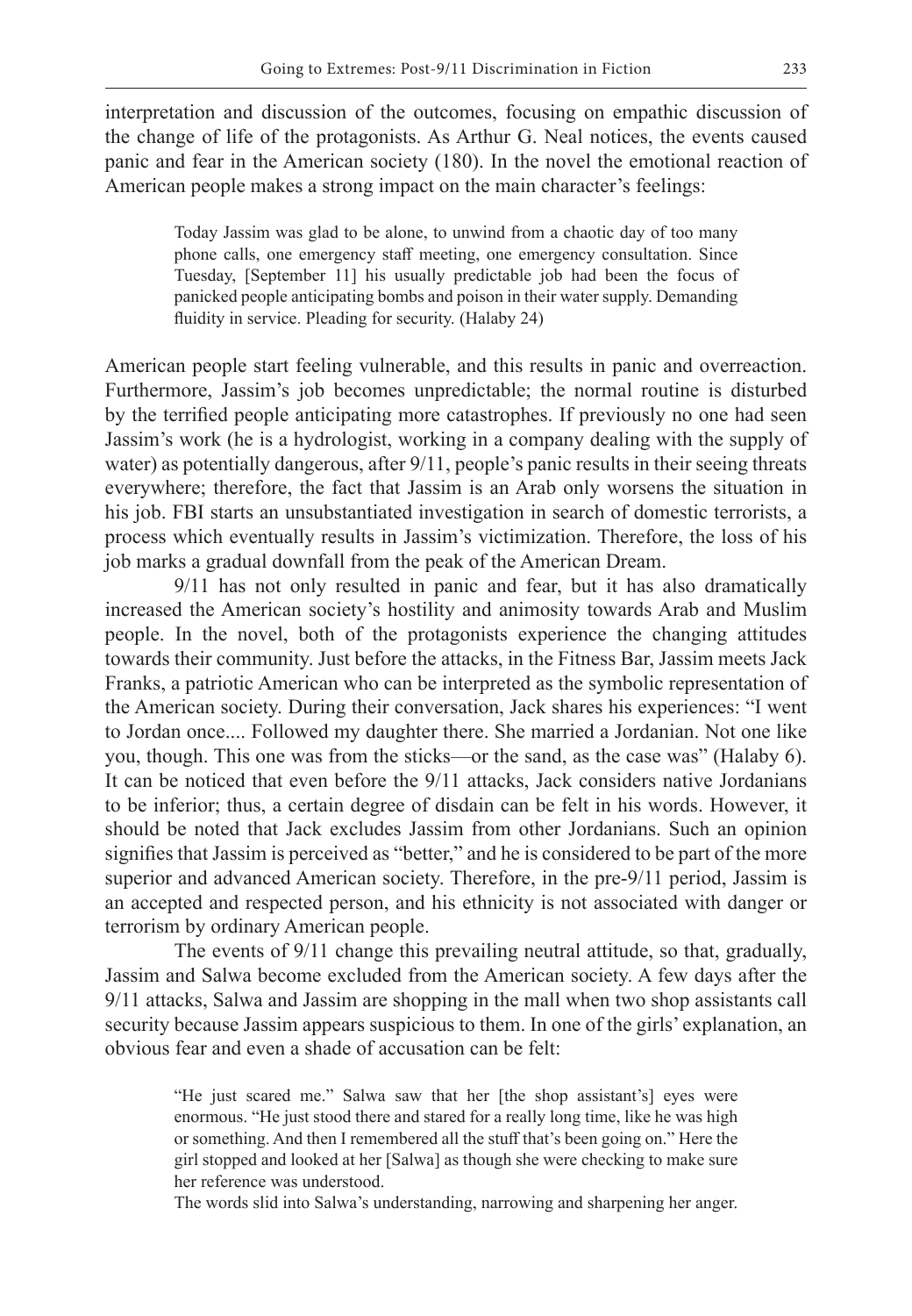"I see. You thought he might want to blow up the mall in his Ferragamo shoes." (Halaby 30)

The shop assistants' reaction points to countless post-9/11 situations when all Arab-Americans were treated as potential threats. Even though Jassim was not doing anything particularly suspicious, except for looking at a motorcycle, the fact that he was an Arab provoked the fear of the two girls. Moreover, the shop assistant's reference to the 9/11 attacks clearly shows that all Arab people are associated with and even blamed for the event. If in the pre-9/11 period Jassim's wealth meant that he was considered to be of a higher social status, after the attacks, he is treated as a terrorist, and his wealthy appearance does not separate him from the extremists. Consequently, Salwa and Jassim's ethnicity becomes a sign of danger and a reason for distrust.

In addition to suspicion and fear, the American society soon begins to express the feelings of hatred and hostility. When Salwa is driving home, she turns on the radio and hears the outburst of an American person: "A man's voice blared out: 'Is anyone fed up yet? Is anyone sick of nothing being done about all those Arab terrorists? In the name of Jesus Christ! They live with us. Among us! Mahzlims who are just waiting to attack us" (Halaby 56). The American society panics and even turns into a paranoid entity; additionally, this panic and paranoia are strongly accompanied by anger and animosity towards Arab and Muslim people. In the above quotation, the man states that the American society is full of Arab terrorists and that Muslim people are dangerous and are waiting to cause more damage. Such a statement suggests that the American society acknowledges Arabs and Muslims as enemies. The man also pronounces the word "Muslims" in a peculiar way in order to emphasize their threatening nature and to express his loathing of them. Furthermore, he mentions the name of Jesus Christ, which can be interpreted as an attempt to emphasize the difference and distance between American and Muslim cultures and religions. Thus, the events of 9/11 significantly worsen the attitudes towards Arab and Muslim people as well as create a tense situation within the society.

Even though both of the protagonists are affected by the increased hostility to a similar extent, their reactions to the American society's response are considerably different. At first, in spite of the palpable tension, Jassim tries to understand the American society and remain calm: "this is new for Americans. They don't know what to do, and they are unexposed to the rest of the world.... Just be patient, habibti [darling]. This will pass" (Halaby 58). Jassim still has faith in American people, feels sympathy for them, and tries to remain optimistic. However, soon Jassim's situation seems to gradually get worse, and, consequently, he becomes a target and is seen as an enemy not only of the American society, but of the government as well. An engineer and a hydrologist, Jassim does not expect any problems in his job: his status has been stable for many years; he is a respected professional in his field and maintains an excellent relationship with the administration of the company. Therefore, when the Federal Bureau of Investigation (FBI) starts an ungrounded investigation on Jassim (as he works in the company that supplies the city with water), he ultimately gives way to his emotions: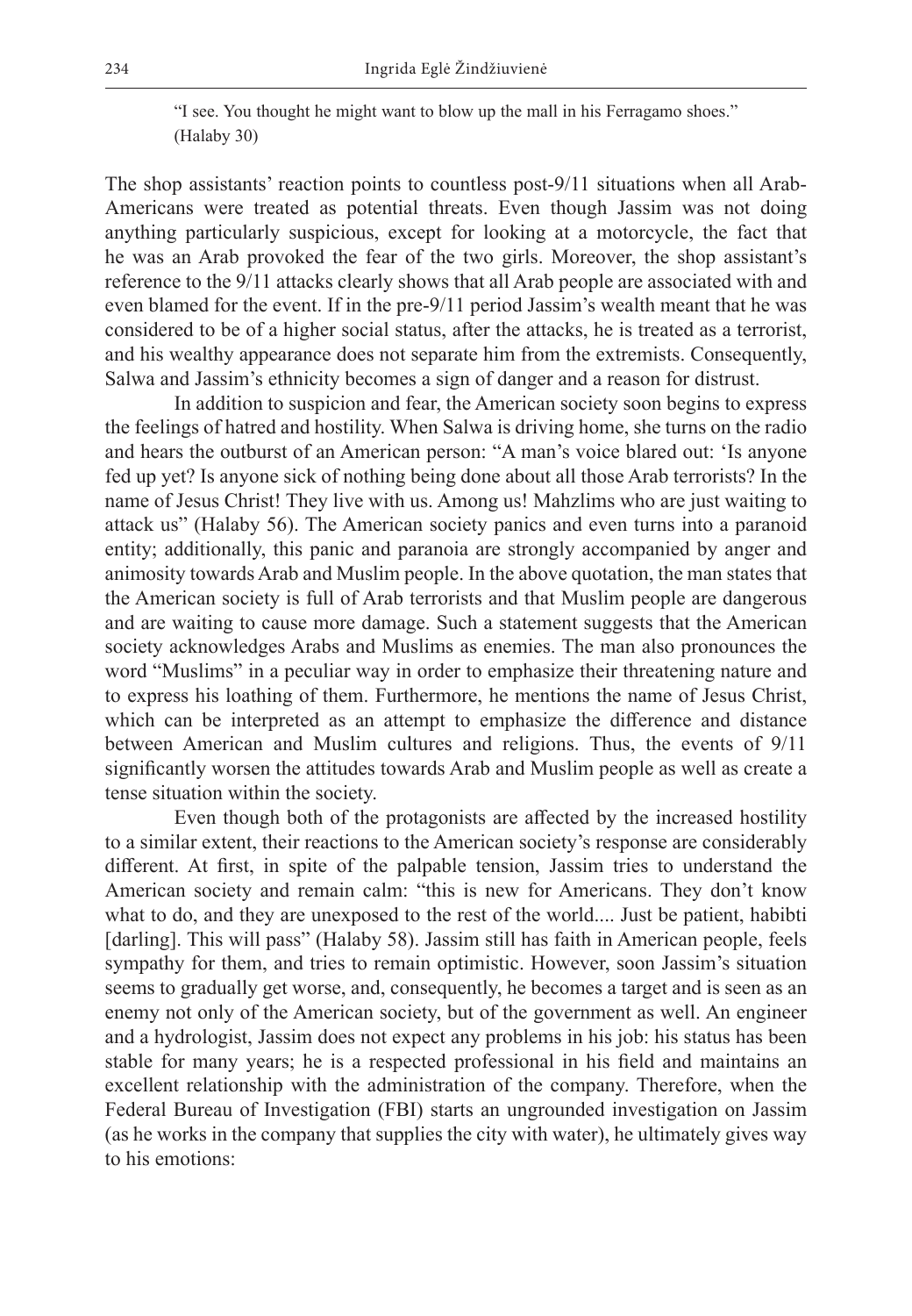Yes, finally he saw what had been sitting at the back of his consciousness for some time in a not-so-whispered voice: *with or against.* But was he not *with? I understand American society*, he wanted to scream. *I speak your language. I pay taxes to your government. I play your game. I have a right to be here*. (Halaby 234, emphasis in the original)

Jassim feels disappointed that despite his solidarity and cooperation the American society and the government refuse to see him as an innocent person. Moreover, it can be observed that although Jassim still wants to consider himself as part of the United States of America, he starts feeling hopeless and is unable to fight against the government's policy. As a consequence, Jassim's trust in this country disappears, and the feeling of injustice finally fills its place.

In contrast to Jassim's attempt to remain calm and reasonable in the beginning, his wife's, Salwa's, reaction can be described as more intense and open. Soon after the attacks, she expresses her concern about the possible impact on the Arab community: "Salwa had talked to her friend Randa several times as well, babbling about how horrible it was and how she feared for the repercussion toward Arabs in this country" (Halaby 21). Salwa's worry indicates that she evaluates the situation more realistically than Jassim does and expects the up-coming revenge on Muslim people. However, Salwa's anxiety suggests that due to Muslims' apprehensions about America's backlash against them, her community has also started to feel vulnerable. Salwa does not try to remain optimistic like her husband: instead, she starts to lose her trust in American people and already intuitively knows the problems which will await them in the future.

In addition, the retaliation towards Arabs and those who are associated with them enrages Salwa and she cannot hide her strong emotions. Salwa reacts to a murder of an innocent Sikh particularly sensitively: "Salwa's outrage and sadness was immense. 'What does a Sikh have to do with anything? People are stupid. *Stupid and macho*,' she finished in English" (Halaby 21, emphasis in the original). Salwa's response signifies that she is angry, and the fact that the polarization of the society after 9/11 provokes even more bloodshed makes her extremely sad. Salwa also calls Americans "stupid and macho," which implies the fact that she starts losing her respect for American people and sees them as a potential threat to her and Jassim's safety. Salwa expresses her feelings openly and is much more preoccupied with her and her husband's lives than Jassim.

 Salwa and Jassim's encounters with the hostile reactions of the American society are not the only post-9/11 effects which they experience. The event has social and psychological consequences which directly affect the lives of both protagonists. When the FBI starts the investigation on Jassim, his boss Marcus, who is on Jassim's side at first, reveals that their interest in him is influenced by Jassim's co-workers Bella and Lisa:

after September 11, Bella and Lisa were both really angry. They wanted to get revenge and they wanted to be involved in that revenge.... It didn't take long before they landed on you. Bella called FBI on you a couple of days after it happened, told them you were a rich Arab with access to the city's water supply and you didn't seem very upset by what had happened. (Halaby 271)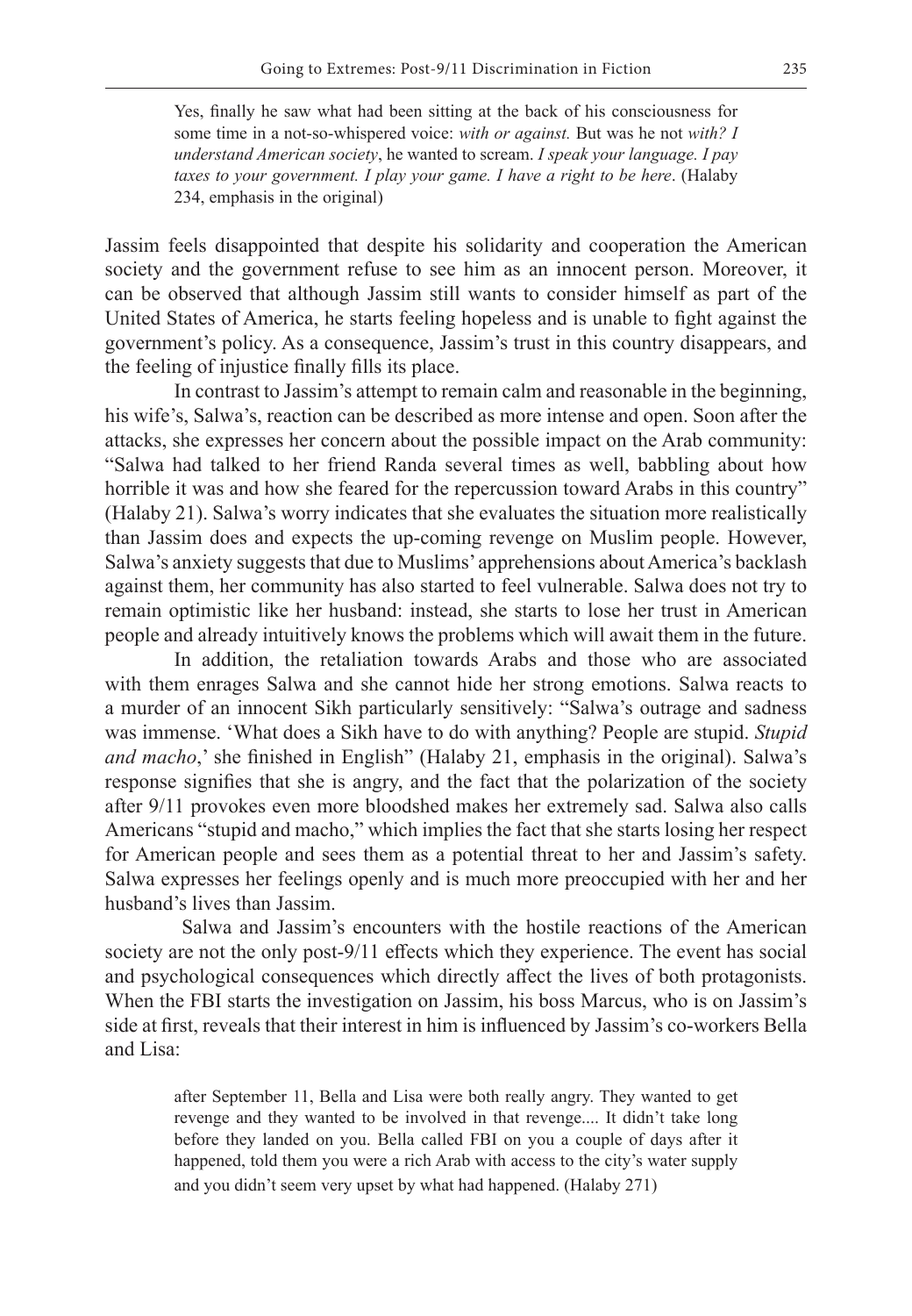Anger and hatred which start dominating in the post-9/11 American society become a serious threat to his social position. Jassim's co-workers turn against him, and the environment in which he previously had been respected and felt safe suddenly becomes filled with vengeful feelings and discrimination. Moreover, the fact that Jassim is an Arab has direct consequences on the firm in which Jassim works: "Marcus hung up the phone. Never in his life had he felt so torn. This was his third call from clients who no longer wanted Jassim working for them" (Halaby 268). Thus, the aftermath of 9/11 becomes uncontrollable and has a direct impact not only on Jassim himself, but also on the people he is related to: Jassim's boss and friend Marcus and his firm. As a result, Jassim eventually loses his job, and his social status as well as his life-style are endangered.

In addition, 9/11 undoubtedly affects Jassim psychologically. The routine activities which were previously part of his daily life are disturbed by the images of the events. Although he still does not realize it, Jassim's mind unconsciously questions the present situation and poses doubts about the future of his life in the host country, the United States of America. These doubts will become more prominent when Jassim will be dealing with his personal trauma; however, it should be noted that  $9/11$  can be interpreted as the beginning of a realization that this host country could no longer be considered to be his true home. The impact of 9/11 on Salwa is similar to Jassim's situation. She also experiences problems in her work when a client refuses to be serviced by her:

The woman continued to stare at her as though Salwa's face were interrupting her thoughts....

"Where are you from?" asked the woman. "I am Palestinian from Jordan." The woman continued to look at her. Chewed it over. Spat it back out.... "I think I'd like to work with someone else." (Halaby 113-14)

The distrust and hostility towards Arabs have resulted in discrimination processes which spread in the post-9/11 period. In the above quote, the woman's reaction shows that cooperation and mutual understanding between Americans and Muslims have become problematic: in the above example, the woman humiliates Salwa with her rejection. Gradually, Salwa starts seeing the United States of America from a different perspective; American people's animosity towards her community changes her perception of the American society: "Who do you think wants to blow things up? This is all made up, *hocus pocus*. It's a big fat excuse to cause more problems back home" (Halaby 58, emphasis in the original). Salwa implies that the American government might be using 9/11 as a pretext to expand their political power in the Middle East, and such a possibility increases her disapproval and, at the same time, suggests that she accuses Americans of an attempt to create a conflict situation in other parts of the world. Consequently, such an opinion results in Salwa's gradual withdrawal from the American society.

After the attacks, Salwa starts seeing her life differently: "thoughts bustled through her brain, scrutinizing the life she was living. *Denying reality*. *That's what I've been doing*. *Killing time, not living*" (Halaby 5, emphasis in the original). Such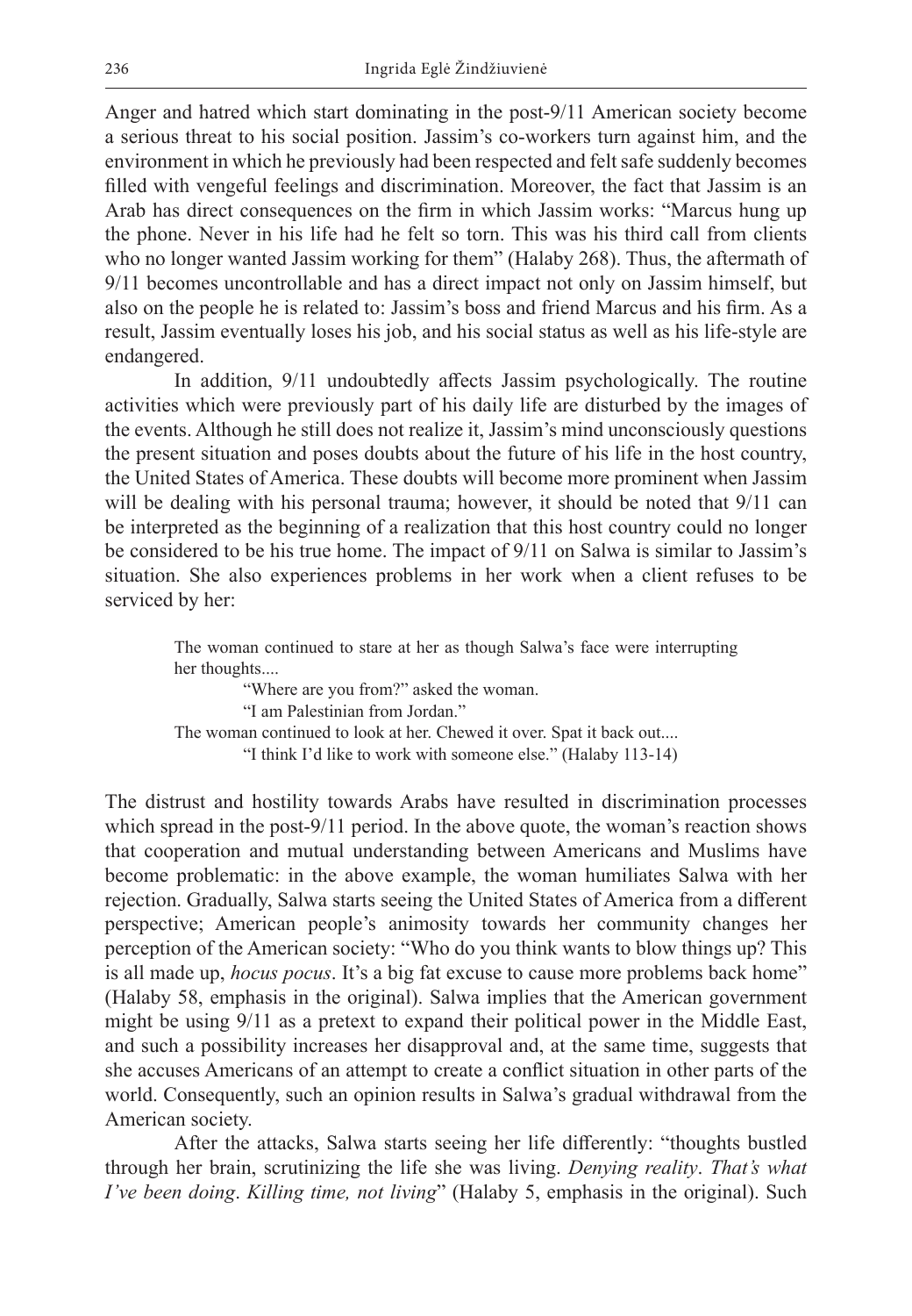contemplation indicates that Salwa starts realizing that her life in the United States has not been as idyllic as she had thought or imagined. She has a feeling that all the years spent in her host country were only an illusion of a happy and balanced life, and that she has been missing something all the time.

 Additionally, the American society's post-9/11 treatment of Arabs and Muslims results in Salwa's evaluation of the differences between her and American culture:

[Salwa was] struck by how readily people shared intimate secrets with others but how emotionally distant they seemed, how they didn't connect the way people at home did.... In the past month that distance had been stronger, an aftereffect of what had happened in New York and Washington, like cars sprouting American flags from their windows, antennas to God, electric fences willing her to leave. (Halaby 54)

The fact that American people cannot offer her the same attachment as in Jordan only emphasizes an increasing distance and polarization. Furthermore, in Salwa's mind, hatred expressed towards her, Jassim, and the whole Muslim community starts to turn into a request or demand to leave the United States of America. The patriotism, which is influenced by the national trauma and occupies the country after the attacks, does not provoke the feeling of solidarity for Salwa; on the contrary, she feels estranged and unwanted. Thus, 9/11 significantly changes Salwa's perception of her life in the United States. Eventually, Salwa's miscarriage considerably alters her life. This event affects the protagonist psychologically by engendering extreme sadness which is gradually replaced by the feeling of emptiness and demotivation. Salwa's loss symbolizes the collapse of her American Dream; however, this helps her see the real world she lives in and evaluate herself and her priorities differently.

9/11 has brought an unconscious understanding to both Jassim and Salwa that the United States of America is slowly ceasing to be their home. Although during the first months after the 9/11 attacks Jassim tries to ignore the American society's backlash against him and Arab and Muslim communities, he can no longer deny the harsh reality. The protagonist's trauma uncovers his desire for safety and predictability, thus raising doubts about the life in his dream country and evoking longing for his true home in Jordan. In this way, 9/11 relates to both protagonists' tragedies; consequently, the national trauma results in the personal traumas of the main characters, destroying safety, stability, dreams, and relationships. In the novel, Salwa has to deal with the trauma of loss when she miscarries her baby. Moreover, Salwa's trauma results not only in the psychological problems and the deteriorating relationship with her husband, but also in the adultery with her co-worker Jake. Meanwhile, Jassim kills a boy named Evan in a car accident, and, although he was not able to avoid the accident and is declared innocent, Jassim is traumatized by this event and no longer manages to control his life. The relationship with his wife is also affected, and Jassim searches for comfort in a new relationship with a waitress called Penny.

Even though all three traumatic events—9/11, Salwa's miscarriage, and Jassim's car accident—are separate incidents, there exists a clear connection between these tragedies. This connection is reflected in the fact that Tuesday (September 11)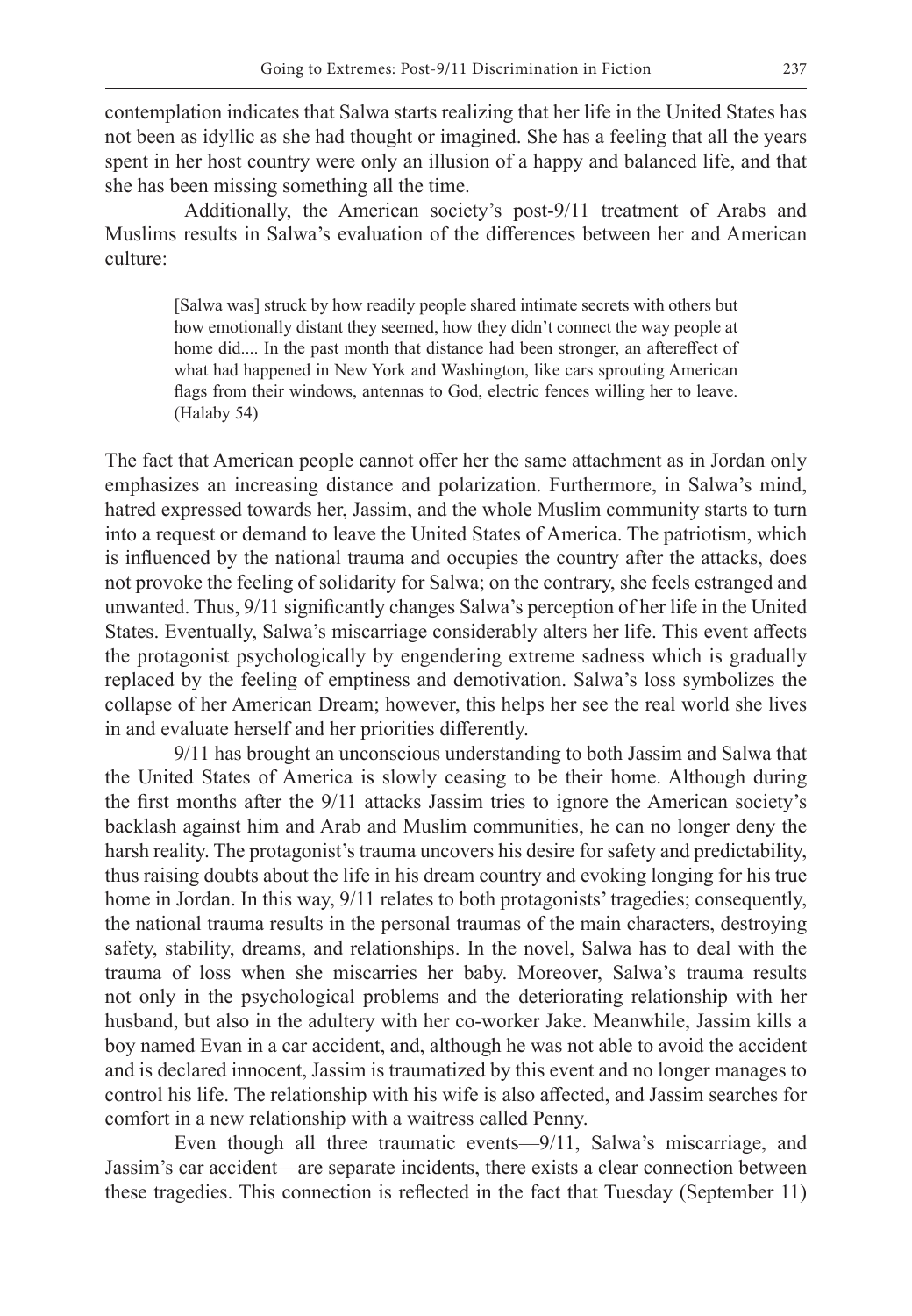becomes the day when both protagonists experience the biggest disturbances of their lives: the 9/11 attacks occur, Salwa tells her husband about her miscarriage, and Jassim kills a boy in a car accident. It can be noticed that the order and peace which is broken on September 11<sup>th</sup> is never regained, and the tragic events in New York City, Arlington, and Pennsylvania start a sequence of events which work as a cause-effect chain and increasingly complicate the lives of the main characters. Hence, 9/11 can be treated as a symbolic event because the fall of the Twin Towers is followed by the fall of Salwa and Jassim's lives.

The aftermath reactions and split of the American society result in a deep uncrossable chasm between the main characters, Jassim and Salwa. Predictability, stability, and peaceful order which dominated in their lives before the attacks are gradually replaced by hostility, maltreatment, discrimination, and a sense of insecurity. In addition, 9/11 has social and psychological consequences for both of the protagonists. Hatred, suspicion, and desire for revenge on "the Other," which spread in the post-9/11 American society, have a strong impact on the lives of the main characters.

### **Conclusion**

The traumatic events of September 11, 2001, have been widely represented in 9/11 literature that contains both direct and indirect references to the events of the day. The issues described in the analysis of Laila Halaby's novel *Once in A Promised Land* point to the overall egocentrism of the American society, described in many ways and forms in contemporary fiction. Alongside the themes of terrorism, moral and physical destruction or the degradation of the American society, Laila Halaby elaborates on the social divide and antagonism which started in the aftermath and critically views the possibilities for mutual understanding. The novel may be interpreted as an example of a text showing how the American society can emerge into the chain of discriminating reactions towards "the Other." Taking up both the informational and empathic approaches to describe the personal traumas of the main characters, Laila Halaby portrays the polarization of the American society, an indelible process, which has had on-going consequences.

#### **Works Cited**

- Ahmed, Akbar S. "Postmodernism and Islam: Where To After September 11?" *Postmodernism: What Moment?*, edited by Pelagia Goulimari, Manchester University Press, 2007, pp. 140-145.
- Ancellin, Karine. "Hybrid Identities of Characters in Muslim Women Fiction Post 9-11," http://trans.univ-paris3.fr/spip.php?article337. Accessed 23 July 2020.
- Bigsby, Christopher. "Introduction: What, Then, Is the American?" *The Cambridge Companion to Modern American Culture*, edited by Christopher Bigsby, Cambridge University Press, 2006, pp. 1-32.
- Cainkar, Louise A. *Homeland Insecurity: The Arab American and Muslim American Experience After 9/11*. Russell Sage Foundation, 2011.

Campbell, Neil and Alasdair Kean. *American Cultural Studies*. Routledge, 2006.

Clay, Rebecca A. "Muslims in America, Post 9/11." *American Psychological*